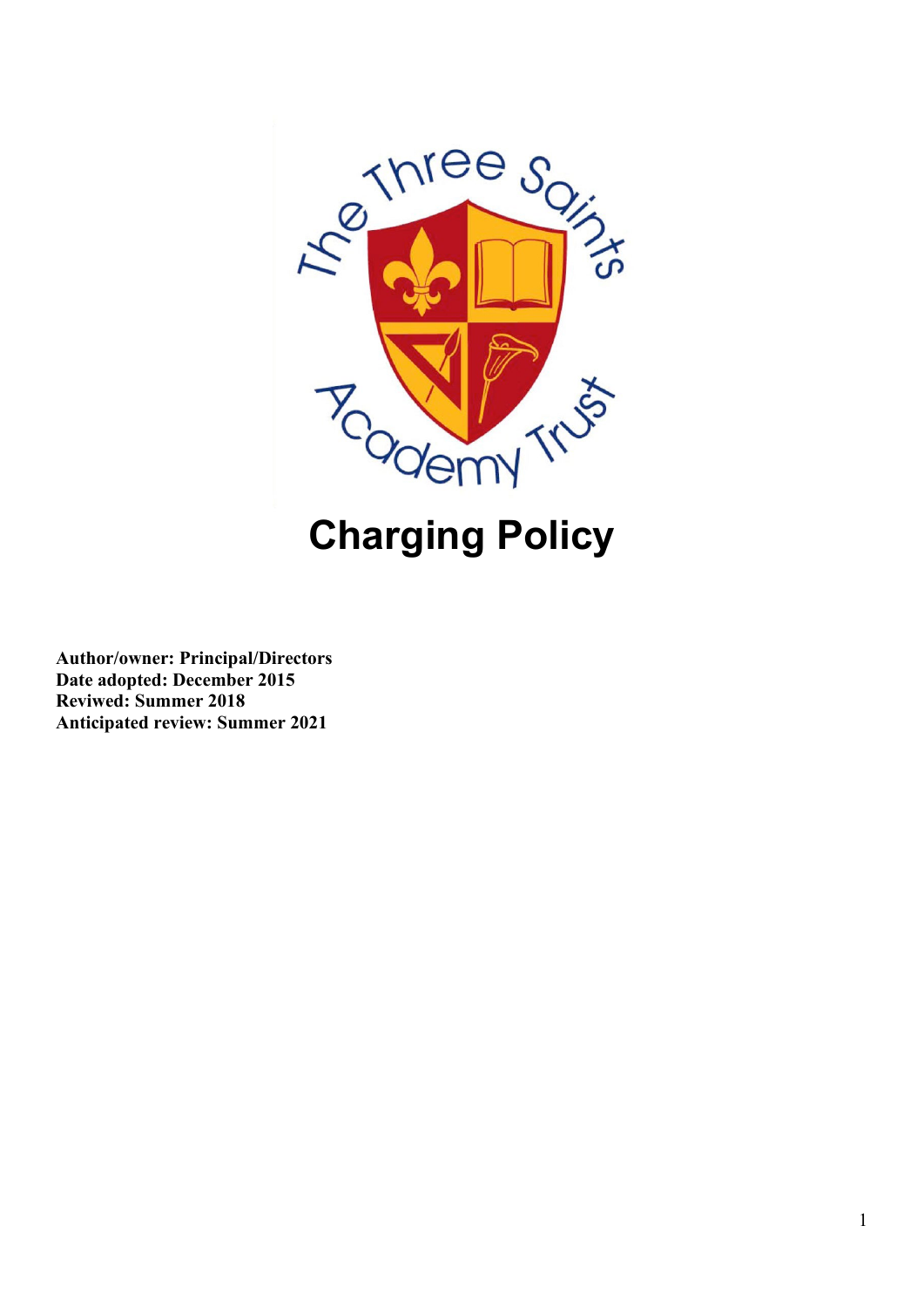# **1. Introduction**

- 1.1. This charging policy has been compiled in line with DfE requirements and in accordance with s457 of the Education Act, 1996.
- 1.2. The policy makes the distinction between those school activities and school visits undertaken at The Three Saints Academy Trust Schools ("the schools") for which the Trust is prohibited from charging and those school activities and school visits for which it is permitted to charge.

# **2. Prohibition of Charges**

- 2.1. The schools are prohibited from charging in respect of the following:-
	- *2.1.1. Admission*

No charge shall be made in respect of admission to the schools. The only circumstances where this does not apply is when admission is for the purpose of  $-$ 

- part-time education suitable to the requirements of persons of any age over
- compulsory school age;
- full-time education suitable to the requirements of persons who have attained the age of 19; or
- training for members of the school workforce.

## *2.1.2. Provision of Education*

All education provided during school hours is free to a pupil who is a registered pupil at the schools. There are some exceptions which are:-

- a) Music Tuition Charges may be made for vocal or instrumental tuition provided either individually, or to a group of two or more pupils, provided that the tuition is provided at the request of the pupil's parent. The schools cannot charge if the teaching is part of the national curriculum; where the tuition is part of the syllabus for a public examination for which the pupil is being prepared for by the school or is provided under the first access to the Key Stage 2 Instrumental and Vocal Tuition Programme. If the pupil is looked after by the Local Authority (within the meaning of section 22(1) of the Children Act 1989) no charge may be made.
- b) Early Years Provision –The schools can charge for education which is early years provision provided that the early years provision is not made in pursuance of the duty imposed by Section 7 of the Childcare Act 2006 or for early years provision for a pupil who is of compulsory school age.
- c) Education provided outside of school hours No charge shall be made if it is part of the national curriculum, part of the syllabus for a prescribed public examination that the pupil is being prepared for at the schools; part of religious education or early years provision in pursuance of the duty imposed by Section 7 of the Childcare Act 2006.

## *2.1.3. Education provided partly during and partly outside school hours*

Where an activity takes place partly during and partly outside school hours a charge can only be made for the activity outside school hours if it is not part of the national curriculum, not part of the syllabus for a prescribed public examination that a pupil is being prepared for at the school and not part of religious education.

The basis for determining whether the activity is deemed to take place either inside or outside school hours is if 50% or more of the time together with any connected school travelling time falls during school hours, so much of the education provided during that period as is provided outside school hours shall be treated as provided during school hours.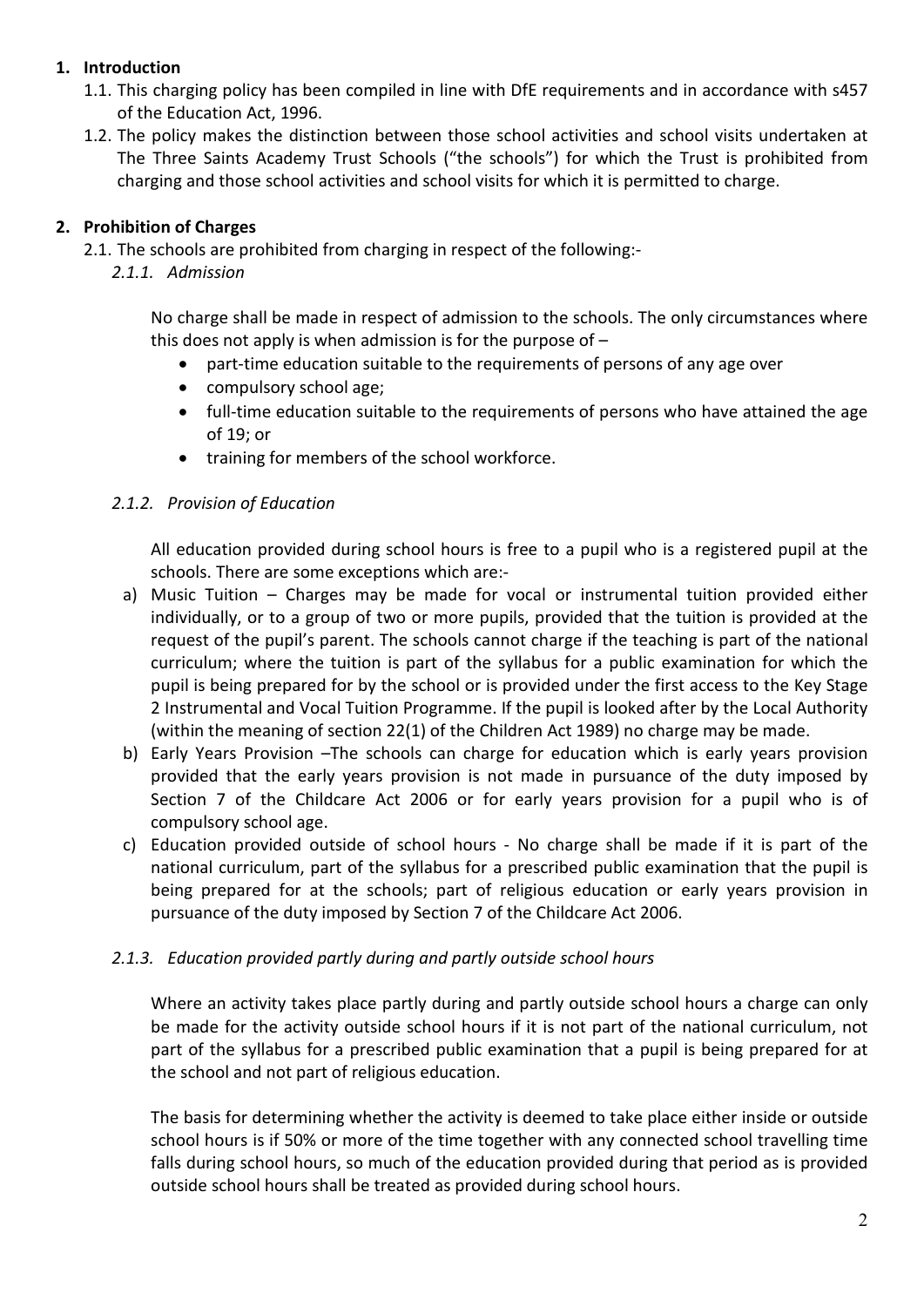In any other case so much of the education provided during that period as is provided during school hours shall be treated as provided outside school hours. School hours do not include the break in the middle of the day.

"Connected school travelling time" means time spent during school hours by the pupils taking part in the activity concerned in getting to or from the place where the activity takes place.

Where any education is provided on a residential trip, if the number of school sessions taken up by the trip is equal to or greater than 50% of the number of half days spent on the trip it is deemed to have taken place during school hours (even if some activities take place late in the evening). Half day means any period of 12 hours ending with noon or midnight on any day.

#### *2.1.4. Examinations*

Charges cannot be made in respect of an entry of a registered pupil at the schools for a prescribed public examination in any syllabus for that examination for which the pupil has been prepared at the schools.

There are however some exceptions to the rule and these include in terms of wasted fees where the Trust have paid or are liable to pay a fee in respect of the entry of the pupil at the schools for a public examination in any syllabus for that examination and the pupil fails without good reason to meet any examination requirement for that syllabus the schools may recover the amount of the fee from the pupil's parent.

#### *2.1.5. Incidental Charges*

A parent of a pupil registered at the schools may not be charged for or asked to supply any materials, books, instruments or other equipment for, use in connection with, the statutory education provided in schools, or a syllabus for a prescribed examination for which the pupil has been prepared at the schools.

Incidental charges may be made for the supply of any materials used in the production of an article, in the course of the education of the pupil, where the parent has indicated in advance of the payment that they wish the article to be owned by the pupil/parent.

Charges will not be made for transport provided for a registered pupil where the transfer is either incidental to the statutory education provided for the pupil at the schools or is required to allow a pupil to meet any examination requirements for any syllabus for a prescribed public examination for which the pupil has been prepared at the schools.

For these purposes, transport is incidental to statutory education provision if it is provided for the purpose of carrying such pupils to or from any part of the school premises in which education is provided or, to and from any place outside the school premises where such provision is made.

## **3. Permitted Charges**

- 3.1. Charges may be made for some activities that are known as "optional extras". Optional extras are:
	- 3.1.1. Education provided outside of school time that is not:
		- a. part of the national curriculum;